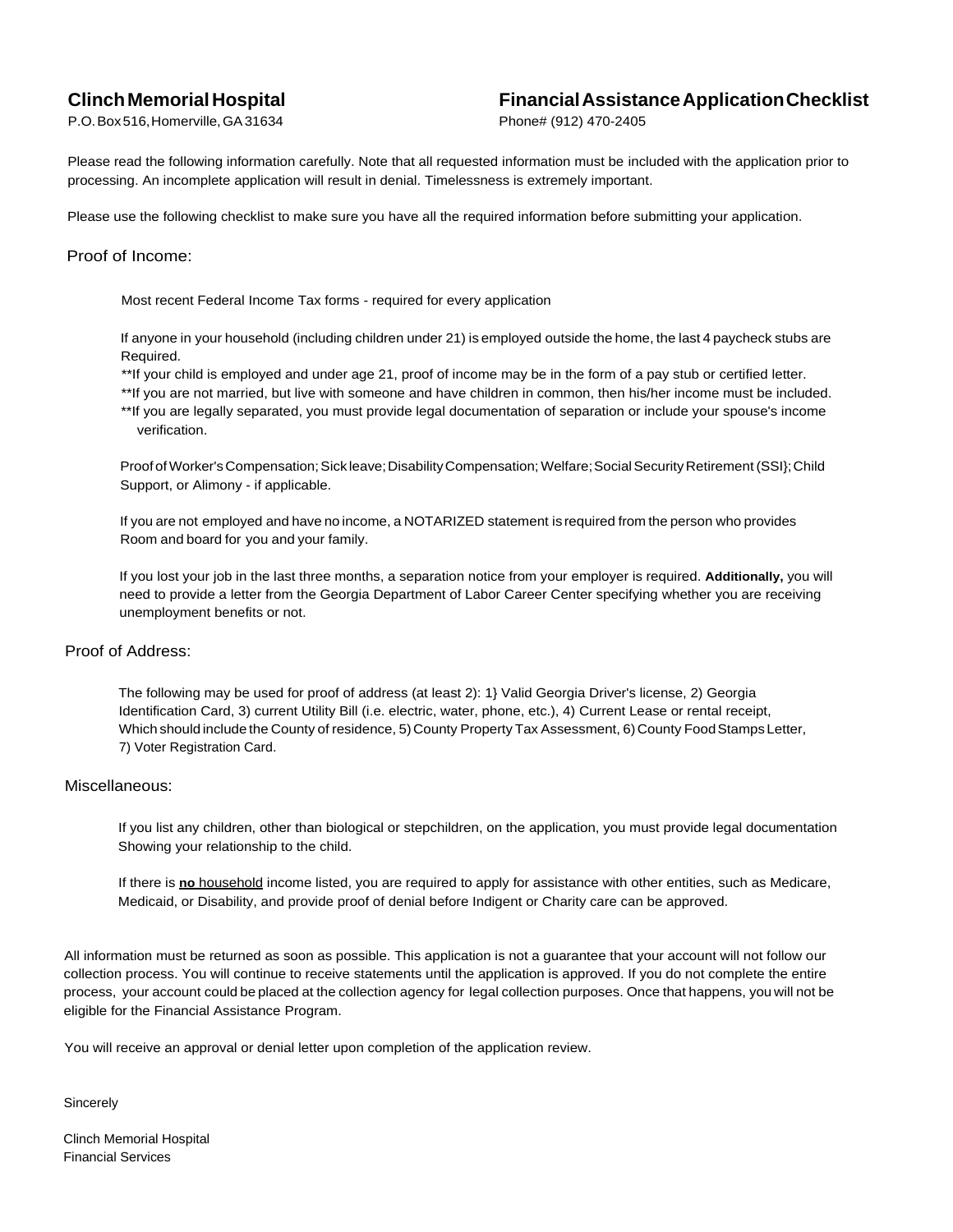### CLINCH MEMORIAL HOSPITAL FINANCIAL ASSISTANCE APPLICATION

| Today's Date                                                                                                                                                                                                                                                                        | Social Security#                 |                      |                                 | Date of Birth                    |                      |                                                                                                              | <b>Patient Name</b>                                                                          |                                               | Sex                                           |  |
|-------------------------------------------------------------------------------------------------------------------------------------------------------------------------------------------------------------------------------------------------------------------------------------|----------------------------------|----------------------|---------------------------------|----------------------------------|----------------------|--------------------------------------------------------------------------------------------------------------|----------------------------------------------------------------------------------------------|-----------------------------------------------|-----------------------------------------------|--|
|                                                                                                                                                                                                                                                                                     |                                  |                      |                                 |                                  |                      |                                                                                                              |                                                                                              |                                               |                                               |  |
|                                                                                                                                                                                                                                                                                     | Account#                         |                      |                                 |                                  |                      | Marital Status (check one)<br>Home Telephone#<br>□ Married □ Single □ Divorced □ Widowed<br>City, State, ZIP |                                                                                              |                                               |                                               |  |
|                                                                                                                                                                                                                                                                                     |                                  |                      |                                 |                                  |                      |                                                                                                              |                                                                                              |                                               |                                               |  |
|                                                                                                                                                                                                                                                                                     | Address                          |                      |                                 |                                  |                      |                                                                                                              |                                                                                              |                                               | Cell/Alternate Phone #                        |  |
|                                                                                                                                                                                                                                                                                     |                                  |                      |                                 |                                  |                      |                                                                                                              |                                                                                              |                                               |                                               |  |
| Parent/Guardian Name (Ifpatientlumder21)                                                                                                                                                                                                                                            |                                  |                      | Phone#                          |                                  |                      | Address                                                                                                      |                                                                                              |                                               | City, State, ZIP                              |  |
|                                                                                                                                                                                                                                                                                     |                                  |                      |                                 |                                  |                      |                                                                                                              |                                                                                              |                                               |                                               |  |
| Parent or Guardian Employer                                                                                                                                                                                                                                                         |                                  |                      | Work Phone#                     |                                  |                      | <b>Employer Address</b>                                                                                      |                                                                                              |                                               | Type of Work                                  |  |
|                                                                                                                                                                                                                                                                                     |                                  |                      |                                 |                                  |                      |                                                                                                              |                                                                                              |                                               |                                               |  |
|                                                                                                                                                                                                                                                                                     | Spouse's Employer                |                      | Work Phone#                     |                                  |                      | <b>Employer Address</b>                                                                                      |                                                                                              |                                               | Type of Work                                  |  |
|                                                                                                                                                                                                                                                                                     |                                  |                      |                                 |                                  |                      |                                                                                                              |                                                                                              |                                               |                                               |  |
| Do you have Insurance Coverage?                                                                                                                                                                                                                                                     |                                  | Medicare             |                                 | Medicaid                         |                      |                                                                                                              | <b>SSI Disability</b>                                                                        |                                               | Are you or your spouse Self Insured?          |  |
| $\Box$ No $\Box$ Yes                                                                                                                                                                                                                                                                |                                  | $\Box$ No $\Box$ Yes |                                 |                                  | $\Box$ No $\Box$ Yes |                                                                                                              | $\Box$ No $\Box$ Yes                                                                         |                                               | $\Box$ No $\Box$ Yes                          |  |
|                                                                                                                                                                                                                                                                                     | Do your children have Insurance? |                      | Do your children have Medicaid? |                                  |                      |                                                                                                              |                                                                                              |                                               |                                               |  |
| $\Box$ No $\Box$ Yes                                                                                                                                                                                                                                                                |                                  |                      |                                 |                                  |                      |                                                                                                              | □ No □ YES Check one: □ Medicaid □ Wellcare □ Amerigroup □ Peach State                       |                                               |                                               |  |
|                                                                                                                                                                                                                                                                                     |                                  |                      |                                 |                                  |                      |                                                                                                              | List All members of your household below (including yourself).                               |                                               |                                               |  |
| 1.                                                                                                                                                                                                                                                                                  |                                  |                      |                                 |                                  |                      |                                                                                                              |                                                                                              |                                               |                                               |  |
| $2$ .                                                                                                                                                                                                                                                                               |                                  |                      |                                 |                                  |                      |                                                                                                              |                                                                                              |                                               |                                               |  |
| 3.                                                                                                                                                                                                                                                                                  |                                  |                      |                                 |                                  |                      |                                                                                                              |                                                                                              |                                               |                                               |  |
| 4.                                                                                                                                                                                                                                                                                  |                                  |                      |                                 |                                  |                      |                                                                                                              |                                                                                              |                                               |                                               |  |
| 5.                                                                                                                                                                                                                                                                                  |                                  |                      |                                 |                                  |                      |                                                                                                              |                                                                                              |                                               |                                               |  |
| 6.                                                                                                                                                                                                                                                                                  |                                  |                      |                                 |                                  |                      |                                                                                                              |                                                                                              |                                               |                                               |  |
|                                                                                                                                                                                                                                                                                     |                                  |                      |                                 |                                  |                      |                                                                                                              | If more than 6 in household, please list the remaining members on a separate sheet of paper. |                                               |                                               |  |
| ASSETS- Please fill in each line, write N/A if not applicable to you.<br>*You must provide proof of the assets listed below. *                                                                                                                                                      |                                  |                      |                                 |                                  |                      |                                                                                                              |                                                                                              |                                               |                                               |  |
| Real Estate Equity: $\oint$<br>Checking Account Balance: $\mathcal S$                                                                                                                                                                                                               |                                  |                      |                                 |                                  |                      |                                                                                                              |                                                                                              |                                               |                                               |  |
| \$<br>Savings Account Balance:                                                                                                                                                                                                                                                      |                                  |                      |                                 | \$<br>Auto Equity:               |                      |                                                                                                              |                                                                                              |                                               |                                               |  |
| \$<br>CD's:                                                                                                                                                                                                                                                                         |                                  |                      |                                 | \$<br>401K:                      |                      |                                                                                                              |                                                                                              |                                               |                                               |  |
| Other (please specify):                                                                                                                                                                                                                                                             |                                  |                      |                                 |                                  |                      |                                                                                                              |                                                                                              |                                               |                                               |  |
|                                                                                                                                                                                                                                                                                     |                                  |                      |                                 |                                  |                      |                                                                                                              | LIABILITIES- Please fill in each line, write N/A if not applicable to you.                   |                                               |                                               |  |
| *You must provide proof of the liabilities listed below. *                                                                                                                                                                                                                          |                                  |                      |                                 |                                  |                      |                                                                                                              |                                                                                              |                                               |                                               |  |
| \$<br>Rent/ Mortgage:                                                                                                                                                                                                                                                               |                                  |                      |                                 | \$<br>Car Payment:               |                      |                                                                                                              |                                                                                              |                                               |                                               |  |
| \$<br><b>Electricity Bill:</b>                                                                                                                                                                                                                                                      |                                  |                      |                                 | \$<br>Telephone Bill:            |                      |                                                                                                              |                                                                                              |                                               |                                               |  |
| Gas Bill:                                                                                                                                                                                                                                                                           | \$                               |                      |                                 | Insurance (Health): $\mathcal S$ |                      |                                                                                                              |                                                                                              |                                               |                                               |  |
| \$<br>Water Bill:                                                                                                                                                                                                                                                                   |                                  |                      | Medicine Expense: $\sqrt{s}$    |                                  |                      |                                                                                                              |                                                                                              |                                               |                                               |  |
| Other (please specify):                                                                                                                                                                                                                                                             |                                  |                      |                                 |                                  |                      |                                                                                                              |                                                                                              |                                               |                                               |  |
| <b>INCOME INFORMATION</b> - Please provide last 4 paycheck stubs of <i>all employed</i> (including children) members of household. A<br>copy of the most recent federal income tax return filed. Proof of workers compensation, sick leave, disability compensation, child support, |                                  |                      |                                 |                                  |                      |                                                                                                              |                                                                                              |                                               |                                               |  |
| alimony, welfare, or social security retirement (SSI), if applicable.                                                                                                                                                                                                               |                                  |                      |                                 |                                  |                      |                                                                                                              |                                                                                              |                                               |                                               |  |
| Source of Income<br>Name                                                                                                                                                                                                                                                            |                                  |                      |                                 |                                  | Amount               |                                                                                                              | Pay Frequency                                                                                |                                               |                                               |  |
| Patient:                                                                                                                                                                                                                                                                            |                                  |                      |                                 |                                  |                      |                                                                                                              |                                                                                              | $\Box$ Monthly $\Box$ Weekly $\Box$ Bi-weekly |                                               |  |
| Spouse:                                                                                                                                                                                                                                                                             |                                  |                      |                                 |                                  |                      |                                                                                                              |                                                                                              |                                               | $\Box$ Monthly $\Box$ Weekly $\Box$ Bi-weekly |  |
| Child:                                                                                                                                                                                                                                                                              |                                  |                      |                                 |                                  |                      |                                                                                                              |                                                                                              |                                               | □ Monthly □ Weekly □ Bi-weekly                |  |
| Child:                                                                                                                                                                                                                                                                              |                                  |                      |                                 |                                  |                      |                                                                                                              |                                                                                              |                                               | □ Monthly □ Weekly □ Bi-weekly                |  |
| Child:                                                                                                                                                                                                                                                                              |                                  |                      |                                 |                                  |                      |                                                                                                              |                                                                                              |                                               | □ Monthly □ Weekly □ Bi-weekly                |  |
| Other (please specify):                                                                                                                                                                                                                                                             |                                  |                      |                                 |                                  |                      |                                                                                                              |                                                                                              |                                               |                                               |  |